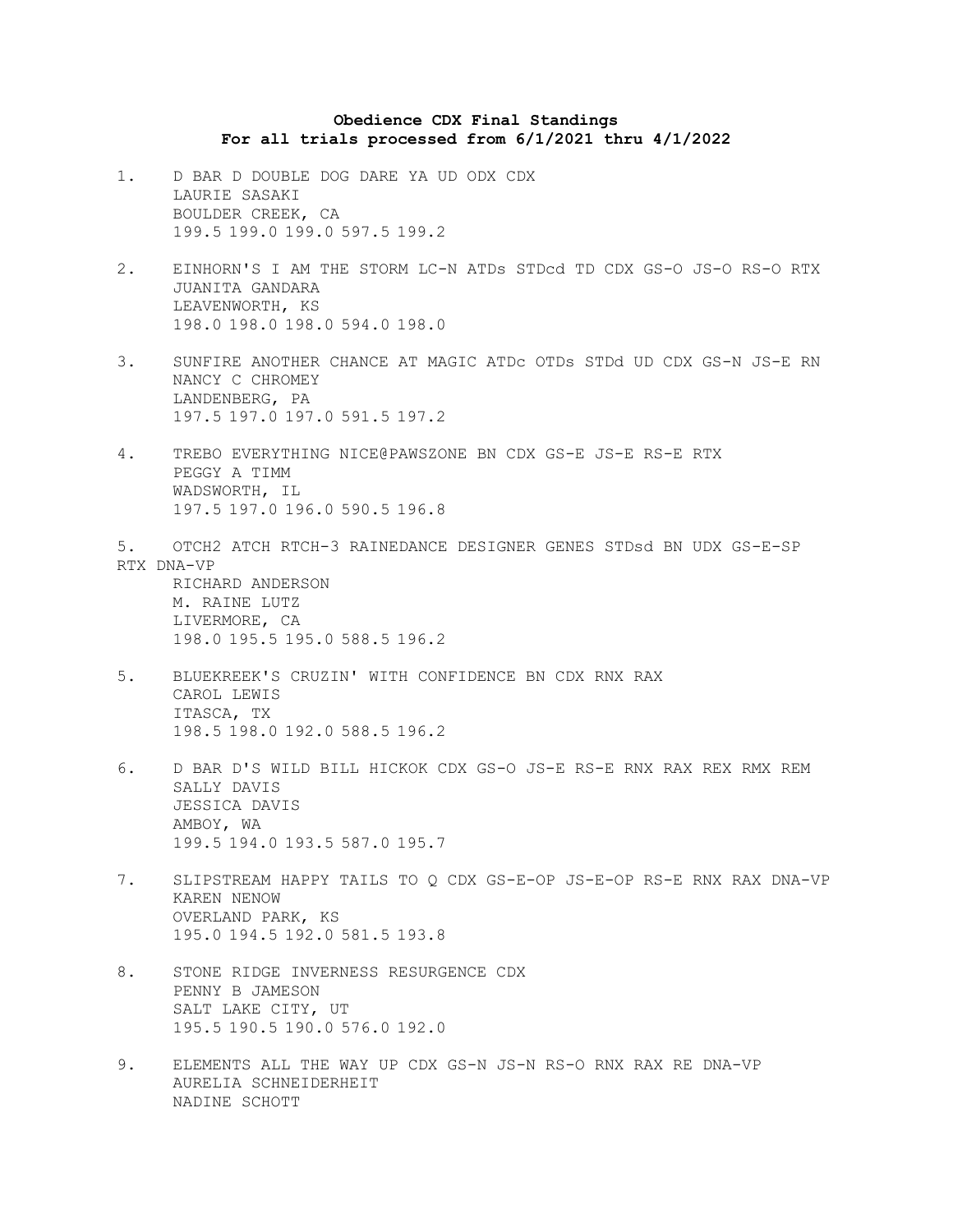76356 WEINGARTEN, GERMANY 193.5 191.0 190.0 574.5 191.5

10. ATCH RTCH-2 STARPOINT TUCK AWAY MEMORIES STDs CDX JS-E-SP RTX DNA-VP CYNTHIA HOKES CLEVELAND, OH 192.0 190.5 188.0 570.5 190.2

Alternates

- 11. PROPWASH RELATIVE EXPRESS BN CDX GN RS-N RTX DIANNE L BARRETT LESLIE B FRANK PUTNAM, CT 193.5 189.0 187.5 570.0 190.0
- 12. RTCH SCALLYWAG LIKE SALT & PEPPER CDX RTX DNA-VP FRAUKE THOMAS 46485 WESEL, GERMANY 195.5 195.0 176.0 566.5 188.8
- 13. MADALAYS TOUCHED BY AN ANGEL BN UD CDX RNX RAX BARBARA LAYTON PLANT CITY, FL 189.5 187.0 186.0 562.5 187.5
- 14. TRITON'S FLUFF N TOUGH BN CDX RNX RAX REX REM DNA-CP CASSIE PARKER POOLVILLE, TX 188.5 188.0 184.0 560.5 186.8
- 15. REVELAIRE'S TOUCH OF SUGAR & SPICE BN CDX SHERRY ALTMAN TOM ALTMAN VENICE, FL 193.5 185.5 180.0 559.0 186.3
- 16. CH HIGHLINE'S TO SIR WITH LOVE CDX GS-N JS-N RS-N RTX DNA-VP JACQUIE HALLENBECK GREENWOOD VILLAGE, CO 188.0 185.0 183.0 556.0 185.3
- 17. CH JUBILEE'S HUSTLE AND BUSTLE BN CDX GJ-O JJ-N RJ-N GSA-N JSA-N RSA-N RNX RAX REX REM BARBARA A PETERS ERICA PETERS-PRUITT AVERY PRUITT LITTLE ROCK, CA 187.5 185.5 172.0 545.0 181.7
- 18. SUNFIRE'S I'M ON A ROLL CDX RAX REX RMX REMX RENEE WATSON STONE MOUNTAIN, GA